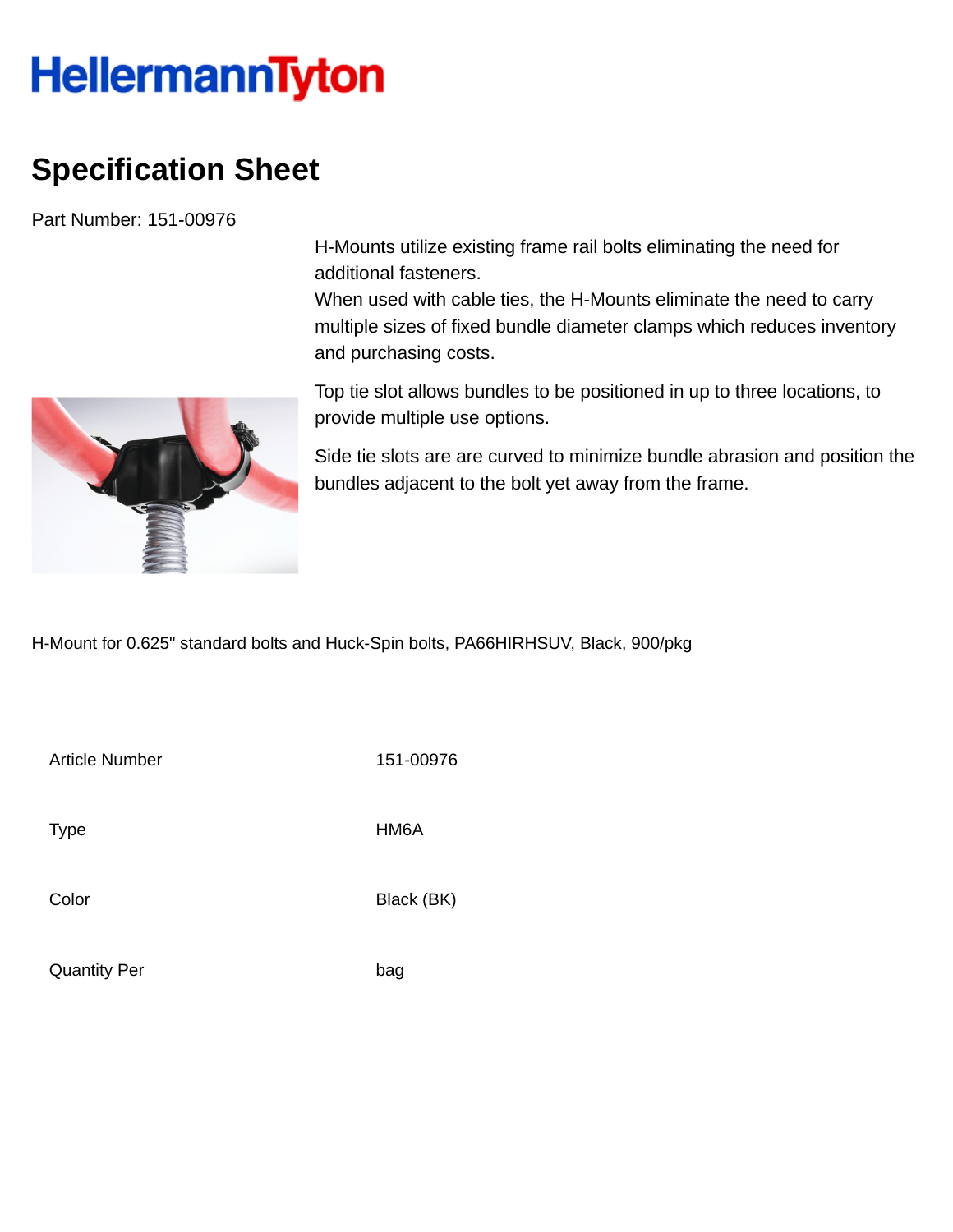| <b>Product Description</b>     | HellermannTyton H-Mounts offer a secure bundling solution that<br>utilizes existing frame rail bolts which reduces component costs and<br>improves installation time. The H-mounts have three bundle mounting<br>locations each accommodating ties up to 1/2" wide. H-Mounts fasten<br>with three bolt sizes: 1/2", 5/8", and 3/4". The top tie slot allows the<br>bundle to be positioned directly over the bolt. The two curved tie slots<br>on the sides position the bundles adjacent to the bolt yet away from<br>the frame. |
|--------------------------------|-----------------------------------------------------------------------------------------------------------------------------------------------------------------------------------------------------------------------------------------------------------------------------------------------------------------------------------------------------------------------------------------------------------------------------------------------------------------------------------------------------------------------------------|
| <b>Short Description</b>       | H-Mount for 0.625" standard bolts and Huck-Spin bolts,<br>PA66HIRHSUV, Black, 900/pkg                                                                                                                                                                                                                                                                                                                                                                                                                                             |
| <b>Global Part Name</b>        | HM6A-PA66HIRHSUV-BK                                                                                                                                                                                                                                                                                                                                                                                                                                                                                                               |
|                                | 1.97                                                                                                                                                                                                                                                                                                                                                                                                                                                                                                                              |
| Length L (Imperial)            |                                                                                                                                                                                                                                                                                                                                                                                                                                                                                                                                   |
| Length L (Metric)              | 50.0                                                                                                                                                                                                                                                                                                                                                                                                                                                                                                                              |
| Width W (Imperial)             | 1.02                                                                                                                                                                                                                                                                                                                                                                                                                                                                                                                              |
| Width W (Metric)               | 25.98                                                                                                                                                                                                                                                                                                                                                                                                                                                                                                                             |
| Height H (Imperial)            | 1.10                                                                                                                                                                                                                                                                                                                                                                                                                                                                                                                              |
| Height H (Metric)              | 28.0                                                                                                                                                                                                                                                                                                                                                                                                                                                                                                                              |
| Cable Tie Width Max (Imperial) | 0.52                                                                                                                                                                                                                                                                                                                                                                                                                                                                                                                              |
| Cable Tie Width Max (Metric)   | 13.2                                                                                                                                                                                                                                                                                                                                                                                                                                                                                                                              |
| <b>Bolt Size</b>               | $5/8$ "                                                                                                                                                                                                                                                                                                                                                                                                                                                                                                                           |
| <b>Stud Diameter (Metric)</b>  | 15.9 mm                                                                                                                                                                                                                                                                                                                                                                                                                                                                                                                           |